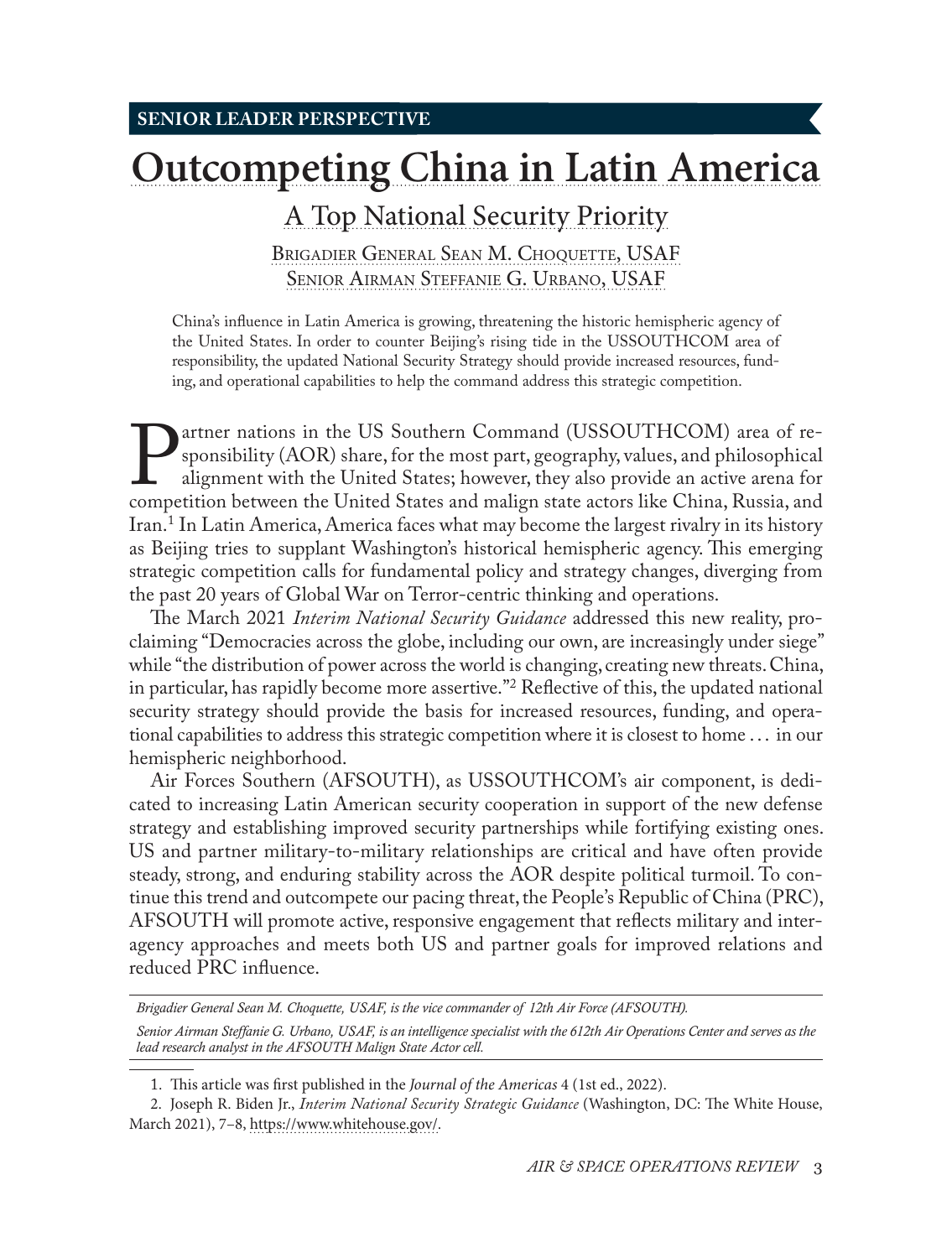## **China's Growing Global Disposition**

One of the PRC's primary soft power strategies is improved economic leverage in the AOR via its Belt and Road Initiative (BRI). The BRI is a global infrastructure development strategy adopted by the Chinese government in 2013 to invest in nearly 70 countries and international organizations. Though the BRI provides benefit to Latin American nations through much-needed investments and infrastructure, its attendant agreements create significant influence and financial advantages for the PRC.

The BRI is one of the PRC's primary baits for debt-trap diplomacy.<sup>3</sup> Through contractual stipulations and confidentiality clauses that bar borrowers from revealing terms and conditions of the engagements—or even the debts' existence—the PRC obtains sufficient leverage to manipulate countries unable to repay their loans through equity agreements.<sup>4</sup> Sri Lanka provides a cautionary example for the AOR; it had to hand over a strategic port to Beijing in 2017 when it was unable to pay off its debt to Chinese companies.

Despite the PRC's ascendancy through this and other programs in the hemisphere, it faces significant domestic and international challenges. As explained by Hal Brands and Michael Beckley, the PRC will grapple with an aging and shrinking workforce in the future. It is approaching a demographic precipice: from 2020 to 2050, the PRC will lose 200 million working-age adults (a population the size of Nigeria) and gain 200 million senior citizens. The consequences will be devastating, as current projections suggest the PRC's medical and social security spending will triple from 10 percent to 30 percent of its GDP by 2050 just to prevent millions of seniors from dying of impoverishment and neglect.

China's future sustainability is further constrained by depleted supplies of energy and raw materials as the PRC runs out of resources. Already, water has become scarce, and the country is importing more energy and food than any other nation, having ravaged its own natural resources.<sup>5</sup>

Questions about the PRC's innovation capability, inequality and corruption, risks to social stability, and the environment prevail as the country turns away from the package of policies that promoted rapid growth. Under Chinese President Xi Jinping, Beijing slid back toward totalitarianism. Xi appointed himself "chairman of everything," dismantled collective rule, and made adherence to "Xi Jinping thought," the ideological core of an increasingly rigid regime.

<sup>3.</sup> Jennifer Hillman and David Sacks, *China's Belt and Road: Implications for the United States*, Independent Task Force Report no. 79 (Washington, DC: Council on Foreign Relations, updated March 2021), [https://](https://www.cfr.org/report/chinas-belt-and-road-implications-for-the-united-states/) [www.cfr.org/](https://www.cfr.org/report/chinas-belt-and-road-implications-for-the-united-states/).

<sup>4.</sup> Thomas Kohlmann, "Cracks Appear in China's New Silk Road," Deutsche Welle, May 4, 2021, [https://](https://www.dw.com/en/cracks-appear-in-chinas-new-silk-road/a-57388521) [www.dw.com/](https://www.dw.com/en/cracks-appear-in-chinas-new-silk-road/a-57388521); and Asian News International, "China Debt-Traps Nations with Confidentiality Clauses: Report," NDTV, August 25, 2021, [https://www.ndtv.com/](https://www.ndtv.com/world---news /china---debt---traps---nations---with---confidentiality---clauses---report-2518196).

<sup>5.</sup> Hal Brands and Michael Beckley, "China is a Declining Power-and That's the Problem," *Foreign Policy*, September 24, 2021, [https://foreignpolicy.com/](https://foreignpolicy.com/2021/09/24/china-great-power-united-states/).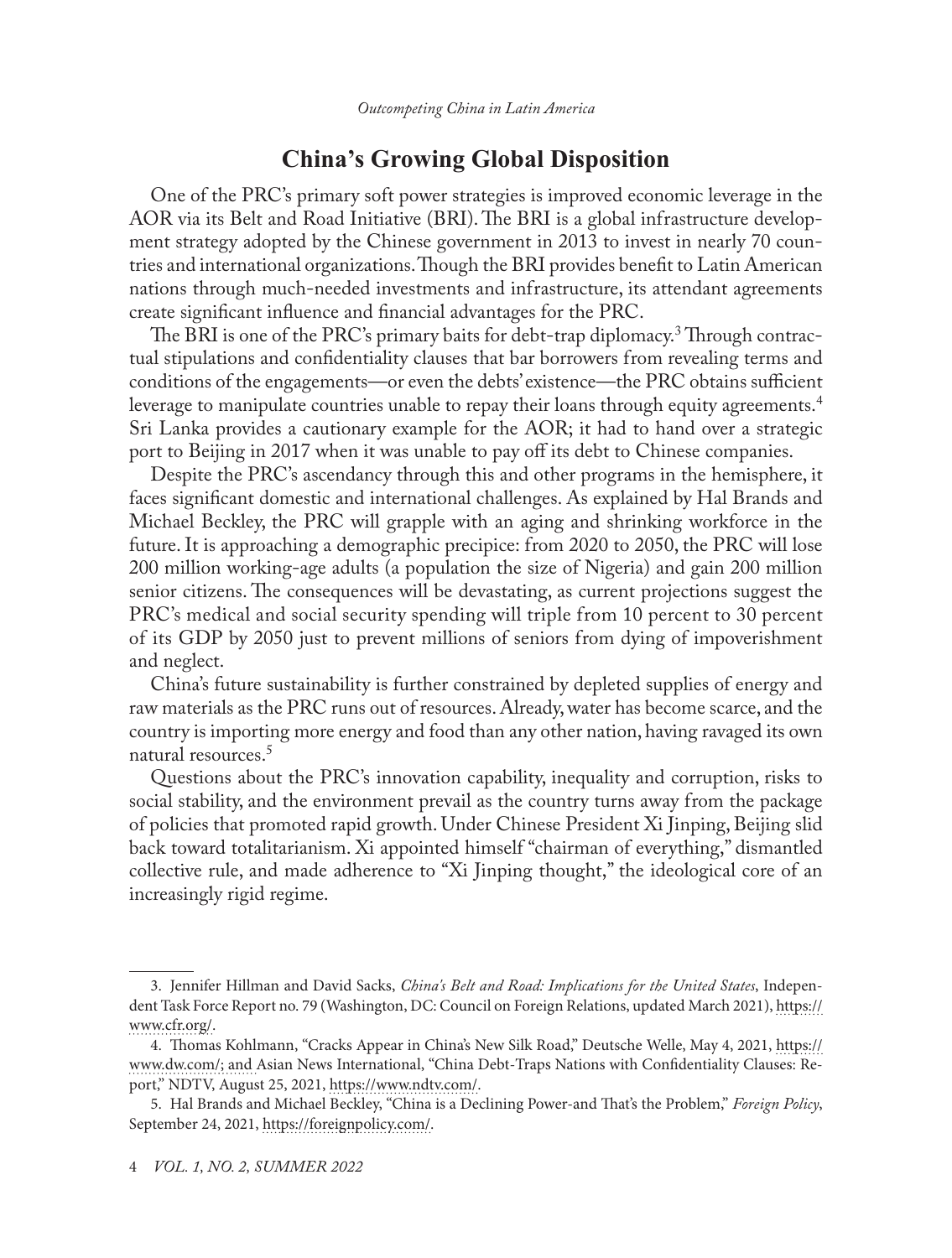In Xi's anti-corruption campaign (or, more accurately, purge), which began in 2012, about 1.5 million citizens from the Chinese Communist Party, military, public companies, and others perceived to be against his narrative have been killed, imprisoned, or removed from their jobs—all without a fair legal process. He relentlessly pursues the centralization of power at the expense of economic prosperity. State zombie firms are being propped up while "private" firms like Evergrande and Fantasia are starved of capital.<sup>6</sup>

Objective economic analysis is being replaced by government propaganda. Innovation is becoming more difficult in a climate of stultifying ideological conformity. The world is becoming less conducive to effortless Chinese growth, and Xi's regime increasingly faces the sort of strategic encirclement that once drove imperial German and Japanese leaders to desperation.7 In light of these pressures, the PRC could attempt to use Latin America as leverage or a staging ground in a last-ditch effort to hold onto power. Through debt entrapment, contractual ambiguity, the new Chinese National Defense Law, or other malicious means, Latin America could find itself the victim of an increasingly parasitic relationship with the PRC  $(f_1g_1)^8$ .



#### **Figure 1. Examples of Chinese tactics in Latin America** *Source: Authors*

6. Michelle Toh, "Foreign Investors Are Losing Out in Evergrande's Battle to Survive," CNN, October 3, 2021, [https://www.cnn.com/](https://www.cnn.com/2021/10/01/business/evergrande-debt-crisis-latest-update-intl-hnk/index.html); and Matthew Loh, "Chinese Property Developer Fantasia Just Missed a \$206 Million Repayment Deadline, a Sign That China's Real Estate Woes Extend beyond Evergrande," Yahoo News, October 4, 2021, https://news. yahoo.com/.

7. Brands and Beckley, "Declining Power."

8. John Feng, "New China Defense Law Could 'Justify' PLA Action against U.S.-Think Tank," *Newsweek*, January 13, 2021, [https://www.newsweek.com/](https://www.newsweek.com/new-china-defense-law-justify-pla-action-against-us-think-tank-1561146).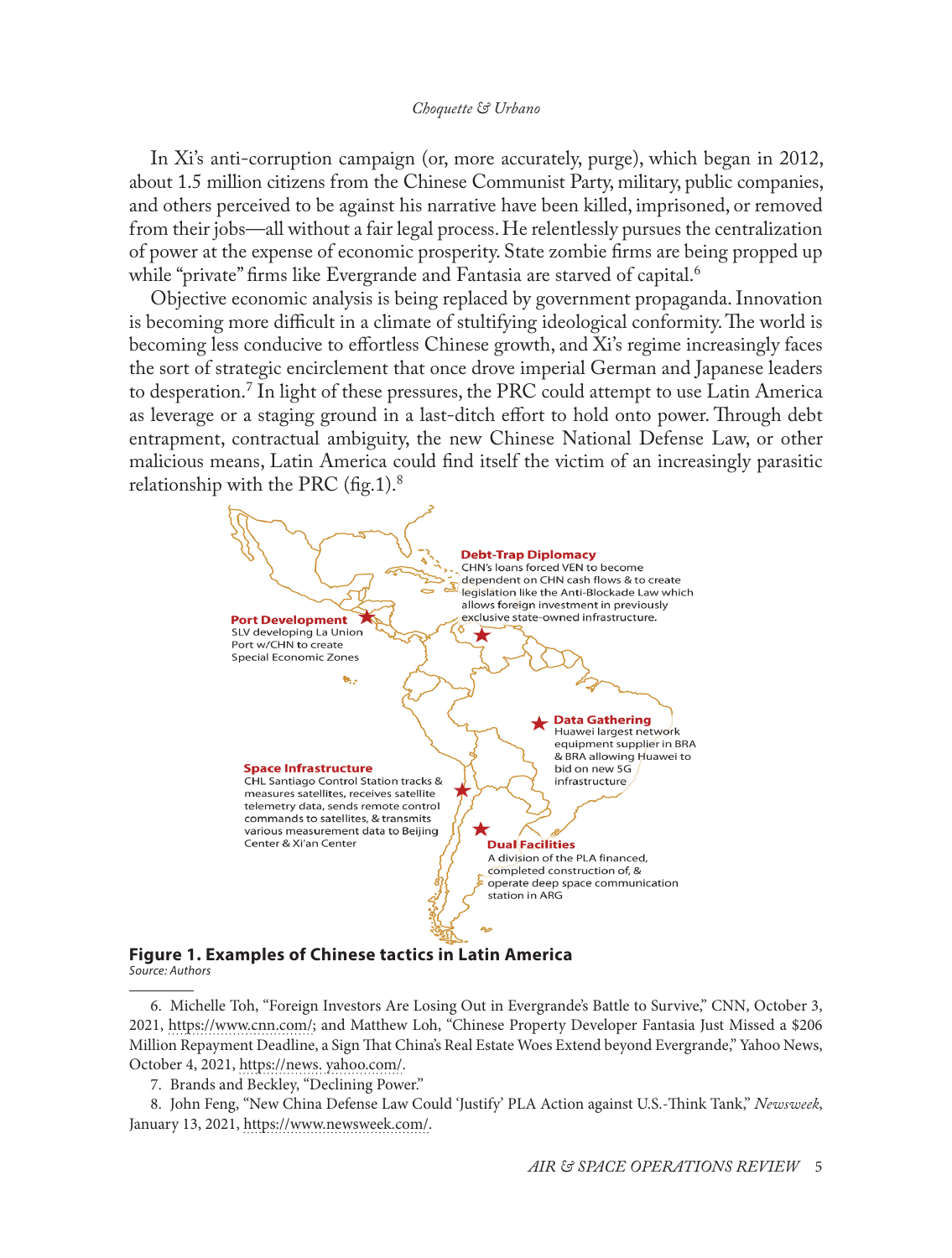## **US Involvement**

### *Whole of Government*

Top military officials at USSOUTHCOM have warned for years that the PRC is rushing to fill the power vacuum in the wake of Washington's focus on the Middle East. Washington's decreased attention on the Western Hemisphere allowed Beijing to prop up antidemocratic regimes such as Venezuela, fomenting disorder and unrest across the region.<sup>9</sup> In countering this, the United States must set realistic and achievable standards as there is no way to entirely remove the PRC from the equation.

There are, however, opportunities to decrease Chinese influence and the likelihood of Latin American and Caribbean nations defaulting to Chinese options. The concept has been described by academics and economists alike as "competitive coexistence." As in a capitalist economy, interdependent adversaries can coexist peacefully, accepting competition as a healthy way to bolster innovation and efficiency. This could both defuse tensions and provide a more constructive international narrative.

Latin American countries would benefit economically and politically, as they would be offered market choices versus policy-driven options focused on displacing another country. It would be impractical, and likely detrimental, to entirely remove the PRC from Latin America's economic and political spheres; but an improved, more symbiotic US relationship would reduce Latin America's overall dependence on Chinese options. The United States can viably compete with the PRC by simply shining a light on dishonest practices while providing better options to satisfy Latin America's needs.

This requires the United States to preempt PRC messaging—to drive the political narrative. Today, the PRC is faster, more responsive, and winning the information war. It provides singular solutions to countries otherwise without options.10 If the United States could manifest the same efficiency in support of our Latin American allies, it could leverage and win strategic, controlled competition with the PRC, to bolster our reputation and influence in the AOR.

The United States can provide more holistic, whole-of-government support and leadership within the international arena to assist Latin America in diminishing its reliance on the PRC. This includes one of the most important political nexuse. between the United States and Latin America–the Organization of the American States (OAS).

The OAS strategic pillars mirror US imperatives in the region and highlight the PRC's misalignment with closely held trans-American values. Unfortunately, some Latin American countries would argue, despite this, the OAS is one of the organizations most

<sup>9.</sup> Lara Seligman, "Biden Urged to Focus on Long-Neglected Latin America as Chaos Erupts," *POLITICO*, July 15, 2021, [https://www.politico.com/](https://www.politico.com/news/2021/07/15/biden-latin-america-crisis-499752).

<sup>10.</sup> Victoria Chonn Ching, "Joining the Game: China's Role in Latin America's Investment Diversification," working paper, Boston University Global Development Policy Center (website), July 12, 2021, [https://](https://www.bu.edu/gdp/2021/07/12/joining-the-game-chinas-role-in-latin-americas-investment-diversification/) [www.bu.edu/.](https://www.bu.edu/gdp/2021/07/12/joining-the-game-chinas-role-in-latin-americas-investment-diversification/)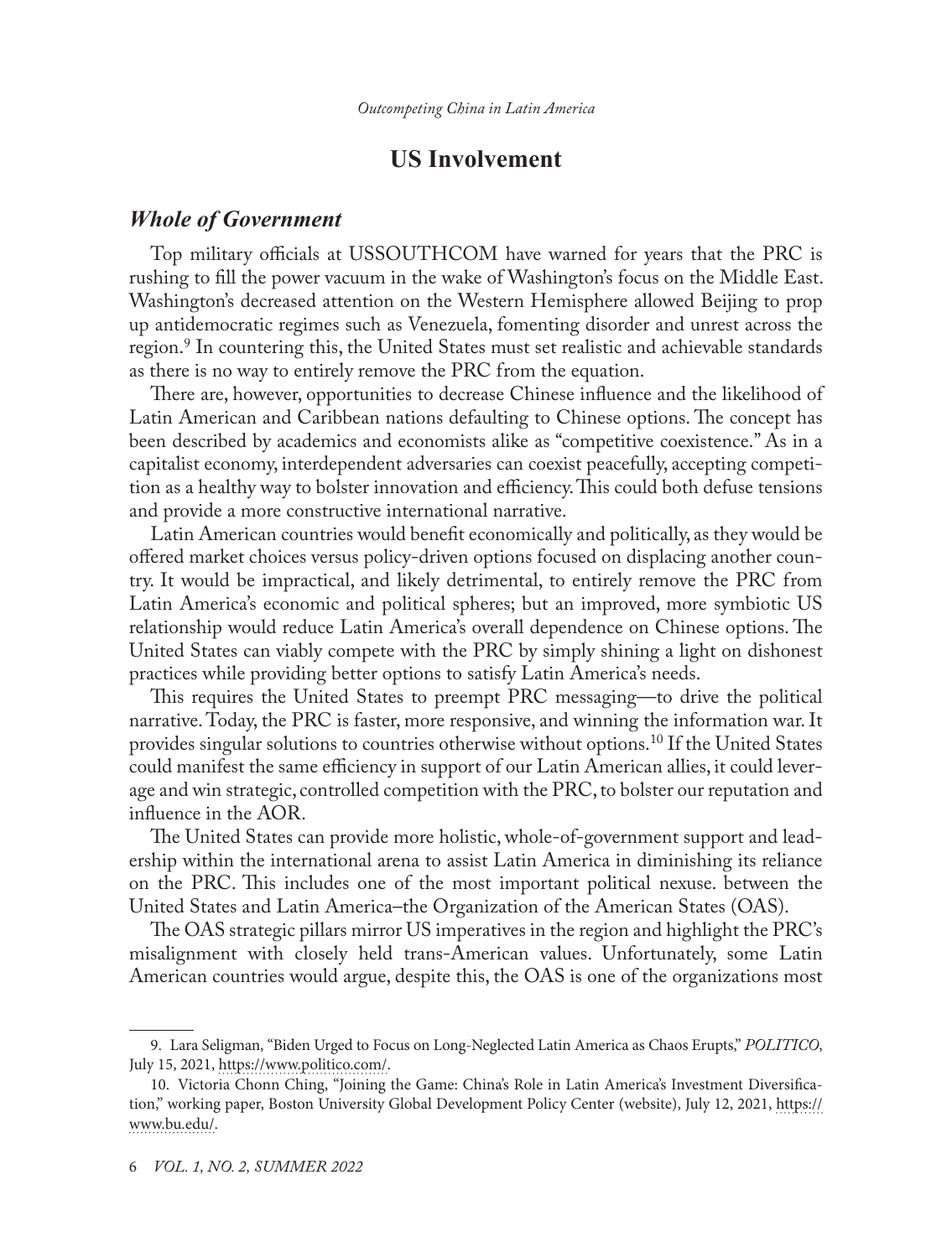#### *Choquette & Urbano*

neglected by the United States.<sup>11</sup> The United States should ensure consistent, productive involvement in the OAS. As the Community of Latin American and Caribbean States (CELAC)–an organization that excludes the United States–increases its influence, supporting the OAS becomes even more vital. If Latin American nations find the OAS to be biased or unproductive, or if upcoming Brazilian and Colombian elections put parties into power that do not support the OAS, the organization will lose relevance, and CELAC will become the primary inter-Latin American assembly.

The PRC is also involved in CELAC, using it to spread its narrative, whereas the OAS is a US investment in the community, having a long-term commitment to the region. Similarly, the United States should leverage the United States-Mexico-Canada Agreement, Pacific Alliance, Southern Common Market, the Caribbean Community, Association of Caribbean States, and other trade and commercial integration organizations to continue building significant regional free and special trade relationships. Though not a direct member of all of these, the United States, through its trade representatives, can use these regional enterprises to help foster deeper commercial bonds addressing the hemisphere's economic deficits.

In 2022, the United States will also host the tri-annual Summit of the Americas, providing an opportunity for the current administration to emphasize response to the changing global economic landscape in order to meet twenty-first-century environmental challenges, improve social inclusion, and develop a new dialogue on governance embracing the region's diversity, as recommended by P. M. McKinley.12 Doing so would allow shared concerns to be addressed with Latin America's priorities as the main feature.

There are additional ways the United States can mitigate the issues presented by the PRC's Belt and Road Initiative, such as the *America Crece* (Growth in the Americas) program, the Better Utilization of Investment Leading to Development (BUILD) Act, and the Group of 7's (G7) Build Back Better World (B3W).13 The B3W launch event is planned for early 2022 and will include details aimed at allocating \$40 trillion for infrastructure projects over the next  $14$  years.<sup>14</sup> It provides sustained impact as an alternative to the PRC's BRI as it focuses on areas including climate, health, and digital technology.<sup>15</sup> These domains cover tourism, socioeconomic concerns, and citizen well-being—all areas the PRC is uninterested in developing.

<sup>11.</sup> Andrea Barrera and Jack Kincaid, "Mexico Softens Tone on Possible OAS Shake-Up Plans," Reuters, September 17, 2021, [https://www.reuters.com/](https://www.reuters.com/world/americas/mexico-softens-tone-possible-oas-shake-up-plans-2021-09-17/).

<sup>12.</sup> P. Michael McKinley, *The Case for a Positive U.S. Agenda with Latin America* (Washington, DC: Center for Strategic and International Studies (CSIS), April 2021), [https://csis-website-prod.s3.amazonaws.com/.](https://csis-website-prod.s3.amazonaws.com/s3fs-public/publication/210422_McKinley_USAgenda_LatinAmerica.pdf?4llugI0YdlONekfE0Ii7AEevhbEkrVQ)

<sup>13.</sup> Sean M. Choquette, "US and China in Latin America: Tenets for Strategic Competition," 2021.

<sup>14.</sup> "Fact sheet: President Biden and G7 Leaders Launch Build Back Better World (B3W) Partnership," The White House, Statements and Releases (website), June 12, 2021, [https://www.whitehouse.gov/.](https://www.whitehouse.gov/briefing-room/statements-releases/2021/06/12/fact-sheet-president-biden-and-g7-leaders-launch-build-back-better-world-b3w-partnership/)

<sup>15.</sup> Trevor Hunnicutt, "U.S. Plans Projects in Latin America Countering China's Belt and Road," Reuters, September 27, 2021, [https://www.reuters.com/](https://www.reuters.com/world/americas/us-plans-projects-latin-america-countering-chinas-belt-road-2021-09-27/).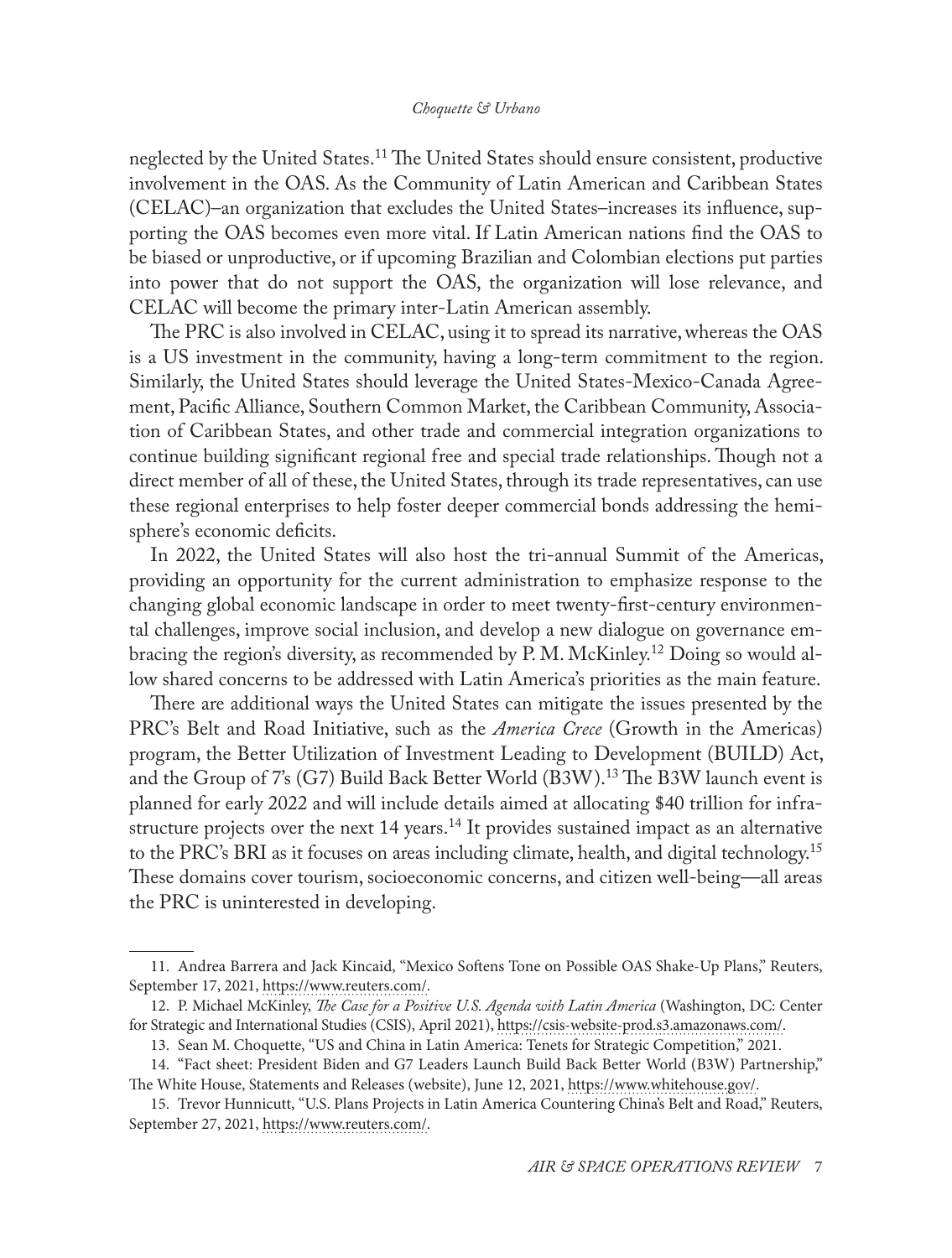#### *Outcompeting China in Latin America*

Through this project, Latin American countries will receive higher-quality products from the G7 and a sustainable solution to their needs. Additionally, to address the legal concerns associated with the BRI, the United States should offer third-party or neutral state legal counsel to Latin American countries regarding foreign contracts. Third-party (US-endorsed or otherwise) review of these stipulations advice on contract law would force transparency into the PRC's actions. It would also insulate Latin American countries from disingenuous dealings, allowing Latin American nations to better assert their foreign policy on their own terms.

Ideally, these initiatives could improve US and Latin American teaming to supplant China as the world's preferred manufacturing base. For decades, the United States ceded much of its manufacturing base to the PRC to leverage the country's cheap labor supply. The world is now dependent on China for much of its global supply chain, posing a significant military threat as China could easily cut off critical defense resources. Rare earth materials such as steel and ferroalloys are key to the development and maintenance of warfighting hardware. They are necessary to produce nearly all technical components, such as microchips, and are almost exclusively sourced from overseas. This allows for deliberate interference with essential national security supply chains.<sup>16</sup>

Latin America now offers many of the same benefits China once offered via more affordable labor and flexible regulations, so there is an opportunity for US manufacturing infrastructure to develop closer to home with countries whose values are aligned. This will simultaneously undercut the PRC's monopoly and supply Latin America with greater economic power. Many Americans would rather see "Made in [Latin American Country]" than "Made in China" on the goods they buy.

## *Air Forces Southern*

Military efforts in the region must align with a coherent whole-of-government approach. While USSOUTHCOM and AFSOUTH do not develop national policy or actions, they implement it and help provide bedrock regional stability through continued political-military engagement and rock-solid military-to-military relationships. As the PRC encroaches on the Western Hemisphere, trans-American shared concerns, history, and values based on geographic proximity are at risk. This is where USSOUTHCOM and, in particular, AFSOUTH, can provide pertinent, actionable intelligence and recommendations to reduce Latin American reliance on the PRC.

AFSOUTH can help accelerate foreign military sales, offer more affordable opportunities for partner military training, and increase information sharing and military interoperability. The March 2021 *Interim National Security Strategic Guidance* doubled down on partnership building in the region as vital to Western Hemisphere strength. The

<sup>16.</sup> Jay Town, "China Exploiting Supply Chain Vulnerabilities," *National Defense* (website), December 9, 2020, [https://www.nationaldefensemagazine.org/](https://www.nationaldefensemagazine.org/articles/2020/12/9/china-exploiting-supply-chain-vulnerabilities).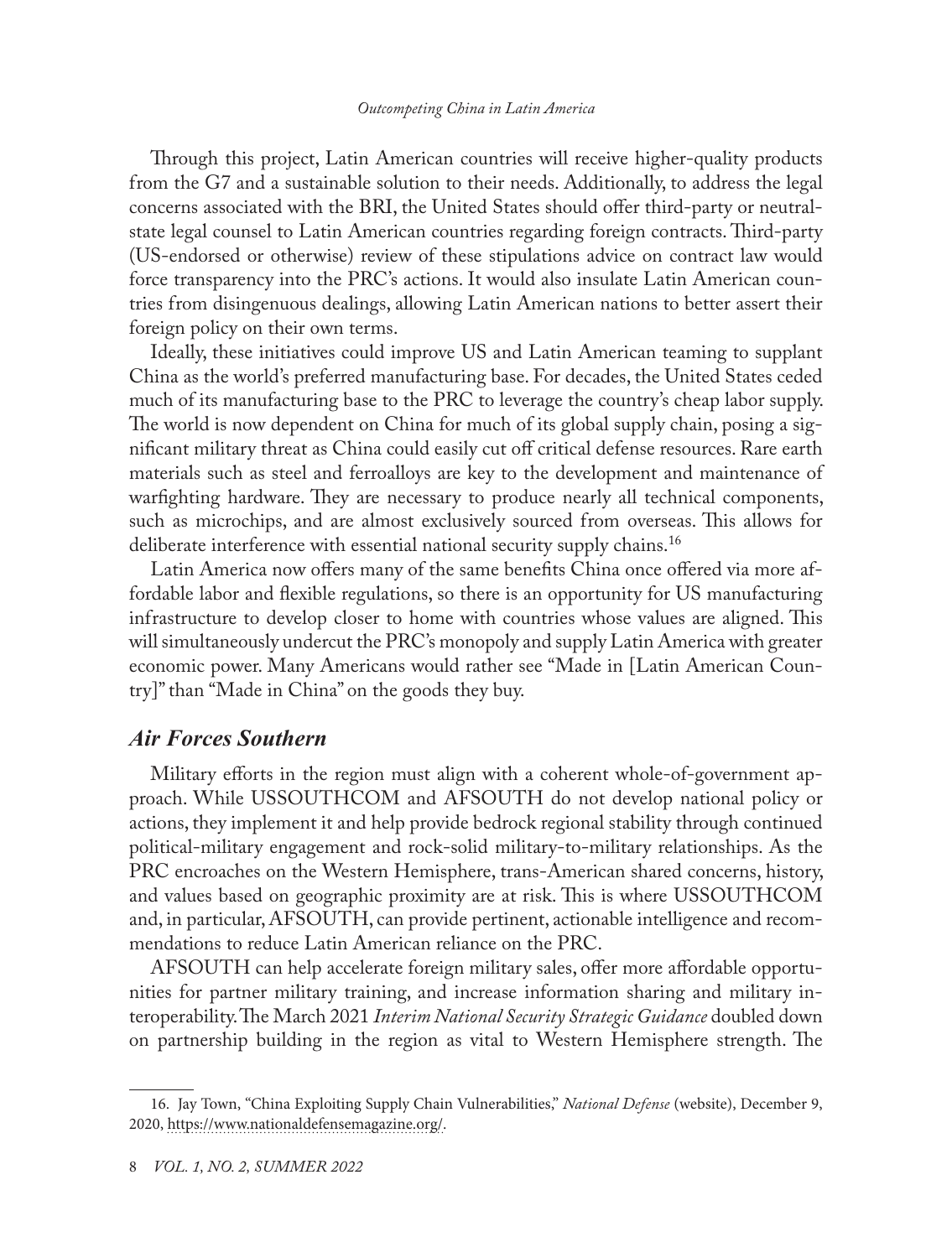#### *Choquette & Urbano*

positive effects are multiplied when efforts are combined multilaterally to address common challenges, share costs, and widen the circle of cooperation.

To support this line of effort, AFSOUTH will increase partner-nation operations, activities, and investments that include training, partner-nation exercise support, professional military education, and key leader engagements. Bilateral ties can be fortified by negotiating adherence to international norms, invigorating cyber and space cooperation, and establishing information-sharing agreements, particularly in the space and cyber domains.

The slow and rigid declassification and dissemination of information to partner nations is clearly a barrier to timely support. Creation of an intelligence alliance encompassing Latin American countries for easier dissemination of classified information would improve and expedite collaboration between the United States and its Latin American partners. Such communication would improve our ability to relay regional threats and the global risk of Chinese activity in a more timely and explicit manner. Through a comprehensive common operating picture, the United States and its partners could more effectively communicate, interoperate, and defend our neighborhood from malign external influence.

USSOUTHCOM and AFSOUTH continue to increase partner-nation collaboration via senior leadership engagement and cooperation, contingency operations, subject matter expert exchanges, interoperability, and combined exercises. Successfully partnered exercises like Relampago VI, Resolute Sentinel 21, Cruzex, and Panamax promote regional interoperability and strengthen national ties.<sup>17</sup>

As the national security strategy evolves, resources and operational capabilities will be reallocated, many to elsewhere in the world. AFSOUTH will need to focus its limited resources on key opportunities to optimize its presence throughout the AOR. It will leverage opportunities like FIDAE 2022, the largest air and trade show in Latin America held biannually in Chile, to challenge PRC and Russian influence and military offerings.<sup>18</sup> Increasing opportunities for Latin American partners to attend American military schools or world-class exercises at the Nellis Test and Training Range and/or national and Joint readiness training centers will encourage improved collaboration between military forces and leadership. AFSOUTH must act faster to meet opportunities, becoming more responsive to our partners' requirements. It is of critical national interest to have US equipment, training, and procedures as the desired standard in our partner nations.

AFSOUTH will also endeavor to expand and accelerate foreign military sales in Latin America. Foreign military sales is a complex State Department program executed by the Defense Security Cooperation Agency, requiring congressional approval and coordination with private industry. AFSOUTH can better lobby for recommended or requested military equipment and seek to shorten approval and delivery times. Examples include fighter aircraft and ground-based radars for improved airspace awareness. Increasingly

<sup>17.</sup> United States Southern Command (USSOUTHCOM), "Building Partner Capacity: Supporting Our Partners," USSOUTHCOM (website), n.d., accessed October 21, 2021, [https://www.southcom.mil/](https://www.southcom.mil/Commanders-Priorities/Strengthen-Partnerships/Building-Partner-Capacity/).

<sup>18.</sup> R. Evan Ellis, *Chinese Security Engagement in Latin America* (Washington, DC: CSIS, November 2020), [https://csis-website-prod.s3.amazonaws.com/.](https://csis-website-prod.s3.amazonaws.com/s3fs-public/publication/201119_Chinese_Security_Engagement.pdf)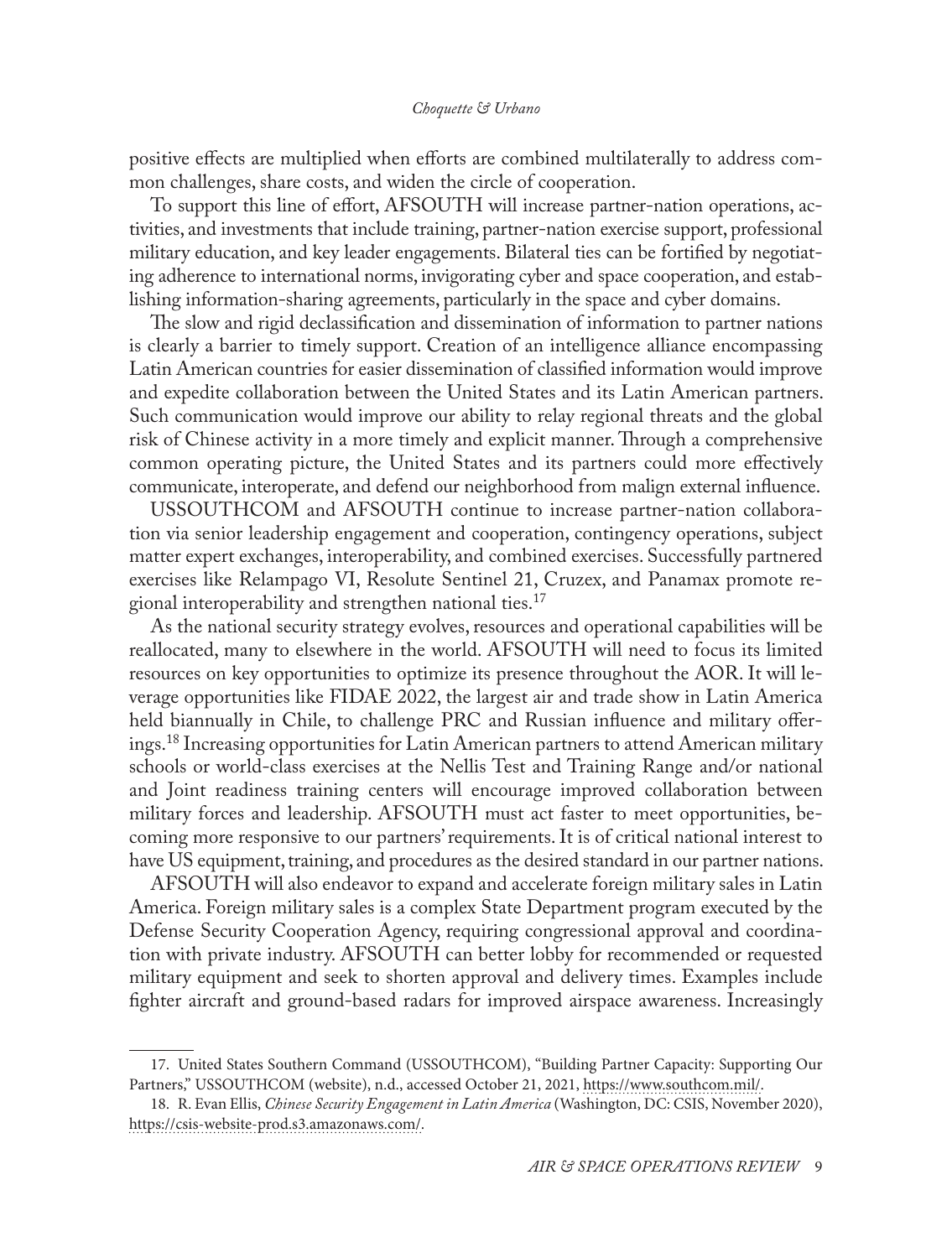#### *Outcompeting China in Latin America*

ambitious opportunities include exporting variants of more complicated systems or upgradeable base platforms such as aircraft and surface-to-air missile systems that are modular to allow for upgrades in alignment with partner-nation budgets and needs. These can provide affordable, timely options to our Latin American allies to bolster their national defenses.

Finally, AFSOUTH can further US defense and cooperation strategies by leveraging its intelligence, cyber, and space enterprises to identify infrastructure and collaboration opportunities, highlight Chinese malign activities through key leader engagements and information operations, and cultivate more intentional multicountry sharing agreements. AFSOUTH's cyber subject matter experts can provide education on network security to protect partner-nation critical digital infrastructure against malign exploitation.

With the increasing ubiquity of space influence across the AOR, AFSOUTH should increase involvement in Latin American space infrastructure and programs to conduct operations and share with partner-nation equivalents. These programs, paired with other US-led capabilities, will foster trust through crisis prevention and response through both preemptive and reactive support (i.e., humanitarian assistance & disaster relief, COVID relief, weather support, political/social unrest, or food/water insecurity).

To better enable these efforts to compete in the gray zone, USSOUTHCOM and AFSOUTH require additional resources. Retired Admiral James Stavridis offered that USSOUTHCOM must practice medical and humanitarian diplomacy through the provision of hospital ships and airlifted clinics, timely responses to natural disasters, the humanitarian construction of schools and other infrastructure, and counternarcotics operations. These capabilities, he argued, are inexpensive and will achieve outsized effects.<sup>19</sup>

There is an urgent need for the current administration and the Department of Defense to dedicate more resources to the Western Hemisphere, and USSOUTHCOM in particular, in order to counter the PRC's predatory economics and illegal resource exploitation. As an example, the Pentagon could dedicate further resources or expand authorities for intelligence, surveillance, and reconnaissance detection and monitoring efforts to better assist partner nations in countering illegal, unreported, and unregulated fishing operations within their territorial waters. AFSOUTH could then actively illuminate these illicit activities in the information space to provide tangible examples that counter the PRC's unchecked narrative. Initiatives of this type are low-cost, effective ways for the combatant command to prevent continued PRC ascendance in the Western Hemisphere; however, they require some investment and prioritization by Washington.

To best defend the Western Hemisphere against malign state actor influence, Latin America must be reprioritized to defeat transnational threats and enhance regional political stability. Delays in partner support will manifest in adversary gains that could, in a not-too-distant future, develop into levels of PRC influence and presence that require greater investment and military actions.

<sup>19.</sup> Seligman, "Chaos Erupts."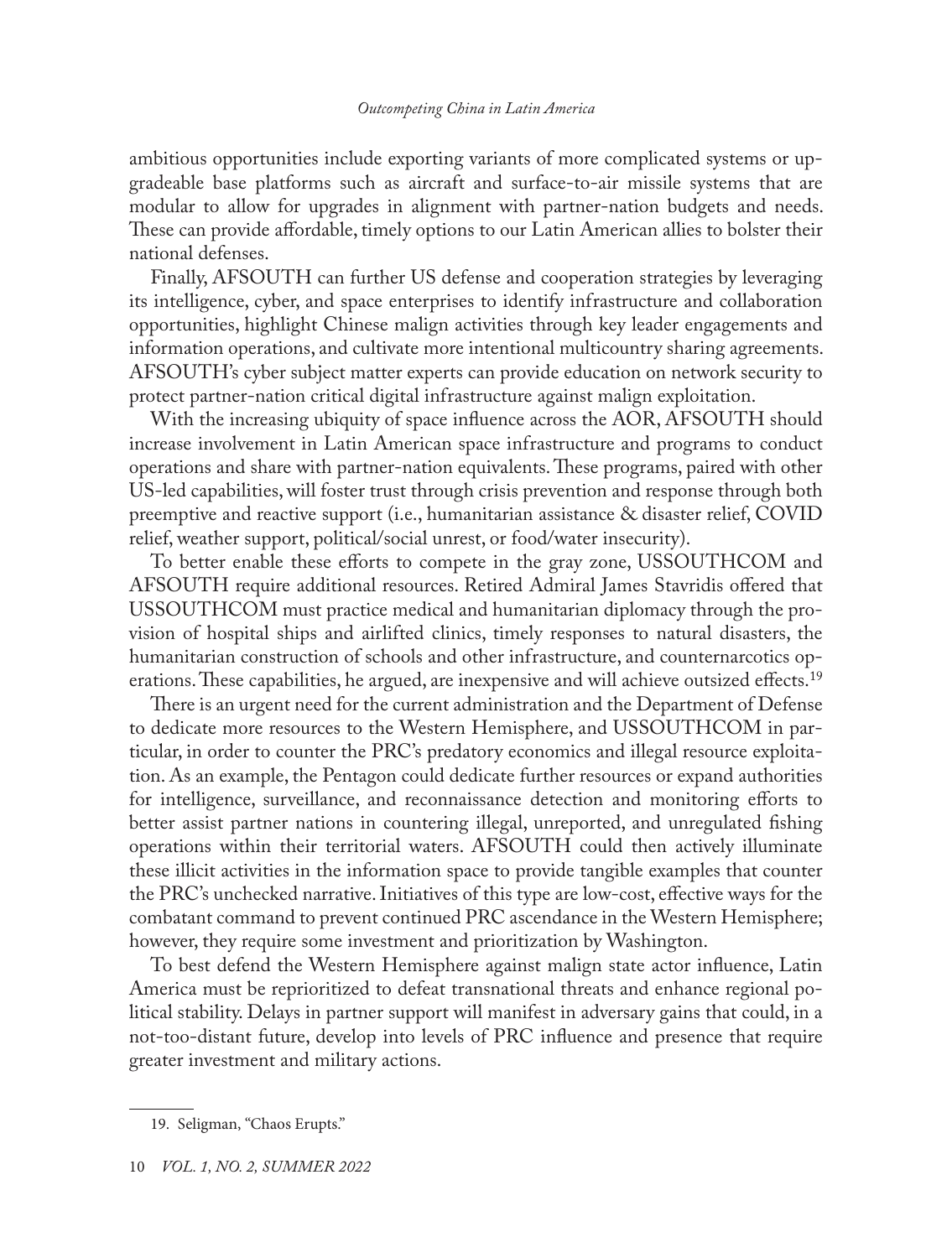AFSOUTH, as a key component in SOUTHCOM's defense of the Western Hemisphere, requires proper support and resources to this end. Inaction could put at risk unrestricted access to the Straits of Magellan and increase vulnerability of our space assets through increased PRC observation, tracking, and targeting. Chinese basing could present very near and real threats. Chinese-owned and operated infrastructure could be postured for intelligence collection on US and host nation entities.

The United States cannot afford to lose Latin American partnerships and influence through inaction. We are preventing our own future success by allowing the growth of malign influence across the Western Hemisphere. Latin America has become key terrain in outcompeting the PRC and other adversaries while protecting strategic alliances. AFSOUTH must lead this fight through increased training, operations in the information environment, key leader engagements, partner-nation exercise support, and a keen focus on sharing intelligence and interoperability.

## **Trans-American Ideological Core**

Today, Latin American partners and the United States share a common history, culture, and vision for the future, though this was not always so. Through the American Wars of Independence in the late eighteenth and early nineteenth centuries, that were influenced by the American Revolution, independent nations formed. The hemisphere reshaped its cultural disposition after this colonial break, forming its own unique identity.

Though the United States fell into some of the same colonial behaviors as it developed into a world power, it eventually recognized and acknowledged these mistakes. Today, the United States is dedicated to the development of mutually beneficial bilateral and regional partnerships. The modern Western Hemisphere boasts trans-American standards like respect for democratic values, energy security, economic prosperity for a burgeoning middle class, infrastructure development, and improved fiscal resiliency that are based on human rights, universal liberal governance precepts, privacy, and free global commons.

Latin America's political transformation since the 1990s has been profound. It now boasts the highest proportion of democratically elected governments outside Europe and North America, tying the United States and Latin America together through democratic ideals. In the economic sphere, Latin America developed from an insular region dependent primarily on commodity exports, into an increasingly dynamic region integrated on a global scale.<sup>20</sup>

Self-determination and democracy remain at the forefront of Latin American political thought despite recent regional and global events that have led to a backslide in several Latin American countries.<sup>21</sup> In this environment, it is more important than ever for the

<sup>20.</sup> McKinley, *Positive U.S. Agenda*.

<sup>21.</sup> Daniel Zovatto, "The Rapidly Deteriorating Quality of Democracy in Latin America," Order from Chaos, Brookings Institute (blog), February 28, 2020, [https://www.brookings.edu/.](https://www.brookings.edu/blog/order-from-chaos/2020/02/28/the-rapidly-deteriorating-quality-of-democracy-in-latin-america/)